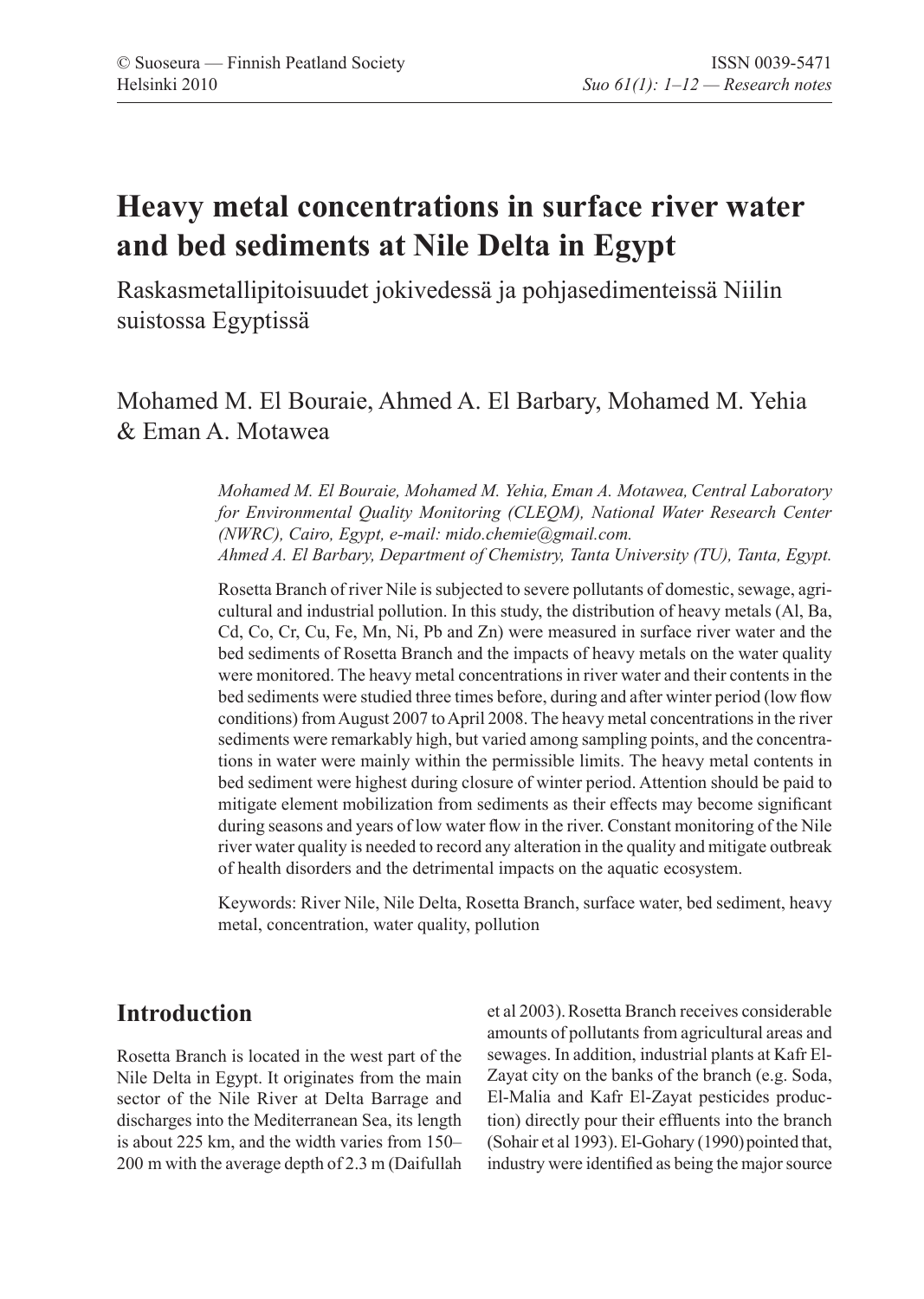of water pollution in this area. The metal industry represents about 50% of the total waste discharges and industrial effluents as well as agricultural and domestic sewages constitute a real threat to the aquatic ecosystems of River Nile (El-Matassem 1987). The Physico-Chemical characteristics of the River Nile water have been rather widely monitored (e.g. Abol-Atta 1978, Mancy 1978, Saad 1980, Elewa and Mahdi 1988, Soltan 1988, Abdel Satar 1994, Elewa 1995, Ghallab 2000, and Elewa et al. 2001). However, the long-term effects of heavy metal pollution on the river water quality at River Nile delta are poorly known.

Heavy metals are among the most common environmental pollutants, and their occurrence in waters and biota indicate the presence of natural or anthropogenic sources. The main natural sources of metals in waters are chemical weathering of minerals and soil leaching. The anthropogenic sources are associated mainly with industrial and domestic effluents, urban storm, water runoff, landfill, mining of coal and ore, atmospheric sources and inputs rural areas (Kabata–Pendias & Pendias 1992, Biney et al. 1994, Zarazua et al. 2006). Water pollution by trace metals is an important factor in both geochemical cycling of metals and in environmental health (Kabata–Pendias and Pendias 1992). The existence of heavy metals in aquatic environments has led to serious concerns about their influence on plant and animal life. The nutritional requirements of elements (Cu, Zn etc.) differ substantially between species or elements, and optimum ranges of concentrations are generally narrow. Given elements (Pb, Cd etc.) exhibit extreme toxicity even at trace levels (Nicolau et al. 2006).

The aim of this current study is to clarify the spatial and temporal variation in heavy metal concentrations including aluminum (Al), barium (Ba), cadmium (Cd), cobalt (Co), chrome (Cr), copper (Cu), iron (Fe), manganese (Mn), nickel (Ni), lead (Pb), and zinc (Zn) in surface water and bed sediment in Rosetta Branch at Nile Delta in Egypt. Furthermore, the role of pollutant sources in catchment of Rosetta Branch on the water quality were assessed as well as the interrelationships between heavy metal concentrations were analyzed.

### **Materials and methods**

#### **Study area**

For water and bed sediments sampling, seven sampling points were chosen at the banks of Rosetta Branch (Table 1, Table 1). The sampling points were located at Delta Barrage (used as reference point), five drain outfalls (El-Rahway, Sabal, El-Tahreer, Zawyat El-Bahr and Tala, see Bakry 1990) and additional three industrial outfalls (Kafr El-Zayat) were chosen along Rosetta Branch. These drains were chosen, because they receive considerable amounts of waste water from industrial areas as well as from intensively cultivated agricultural areas and domestic wastes from 55 towns and villages (Donia & Farage 2005).

#### **Water and bed sediment sampling**

Nine water and bed sediment samples were collected once in three times before, during and after winter closure period from August 2007 to April 2008. Water samples were taken by using Van Dorn plastic bottles (1.5 liter capacity). The samples after collection were stored in the refrigerator at about 4 ˚C prior to analysis. The bed sediments were collected by scooping up 10 cm of the bed sediment from 10 m away from the riverbank at the point, where the water samples were taken, by using anti rust scoop and sediments were naturally dried at room temperature (25°C  $\pm$  2) in the laboratory prior to analysis.

#### **Chemical and statistical analysis**

The concentrations of Al, Ba, Cd, Co, Cr, Cu, Fe, Mn, Ni, Pb, and Zn were measured using the Inductively Coupled Plasma – Optical Emission Spectrometry (ICP-OES) with Ultra Sonic Nebulizer (USN) (model: Perkin Elmer optima 3000). The samples were filtered by filtration system through membrane filter of pore size 0.45 μm before analyses using Standard Methods (APHA 1992).Bed sediment samples were digested using microwave digestion techniques as reported by Littlejohn et al (1991) in which 0.25 gm of sample was placed in Teflon vessel with  $5 \text{ ml HNO}_3$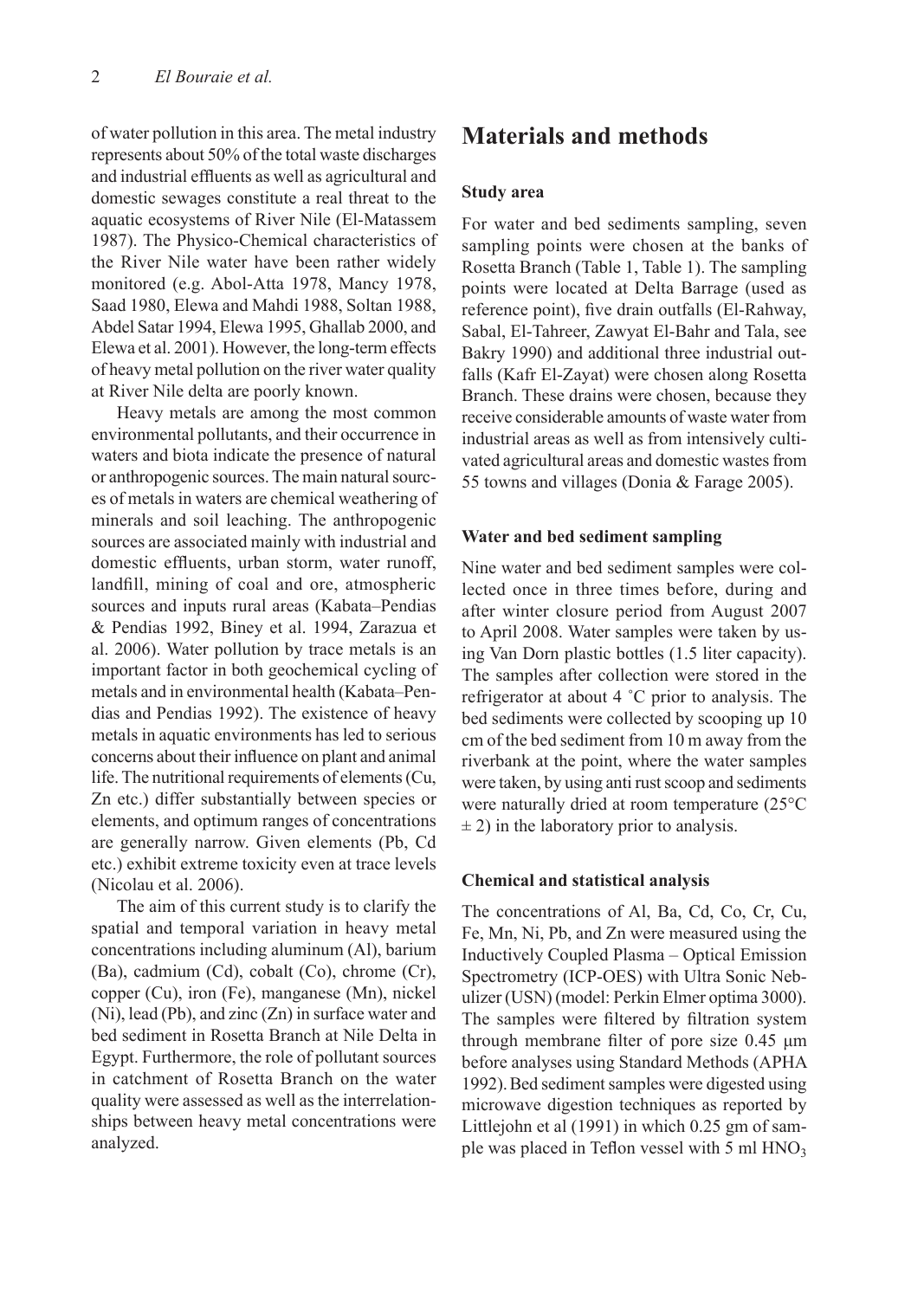3



Figure 1. The locations of the sites, where the water and the bed sediment samples have been taken in Rosetta Branch, Nile River.

 $(65\%)$ , 2 ml HF  $(40\%)$  and 2 ml H<sub>2</sub>O<sub>2</sub>  $(30\%)$ by using Microwave digestion system (model: MILESTONE mls-1200 mega). An aliquot of the filtration of the samples was taken (about 100 ml). Digestion solutions were measured for total heavy metals using ICP-OES (APHA 1995).

Correlation coefficients were calculated between all pairs of the measured element concentrations.

### **Results and discussion**

#### **Heavy metals in water**

The means and ranges of element concentrations in the water samples are presented in Table 2. The results showed that, most of the heavy metal concentrations in surface water of Rosetta

| <b>Site</b>    |                                              | Latitude $(N)$           | Longitude $(E)$        |
|----------------|----------------------------------------------|--------------------------|------------------------|
| RF             | Delta Barrage on Rosetta Branch              | 30°11'21.03"N            | $31^{\circ}$ 6'34.08"E |
| D <sub>1</sub> | El-Rahawy drain outfall                      | $30^{\circ}12'26.53''$ N | 31° 1'57.84"E          |
| D2             | Sabal drain outfall                          | $30^{\circ}32'14.15''$ N | $30^{\circ}51'6.79''E$ |
| D <sub>3</sub> | El-Tahreer drain outfall                     | $30^{\circ}36'24.74''N$  | 30°47'49.24"E          |
| D <sub>4</sub> | Zawyat El-Bahr drain outfall                 | 30°42'52.97"N            | 30°45'41.80"E          |
| D <sub>5</sub> | Tala drain outfall                           | 49°30'54.01''N           | 48°30'68.47"E          |
| C1             | Soda and Salt Company outfall                | 49°30'72.36"N            | 48°30'94.21"E          |
| C <sub>2</sub> | El-Malya El-Senaia Company outfall.          | 49°30'94.41"N            | 48°30'62.12"E          |
| C <sub>3</sub> | Kafr El-Zayat pesticides production Company. | 49°30'34.42''N           | 48°30'19.11"E          |

Table 1. Location of the study sites in Rosetta Brach, Nile River.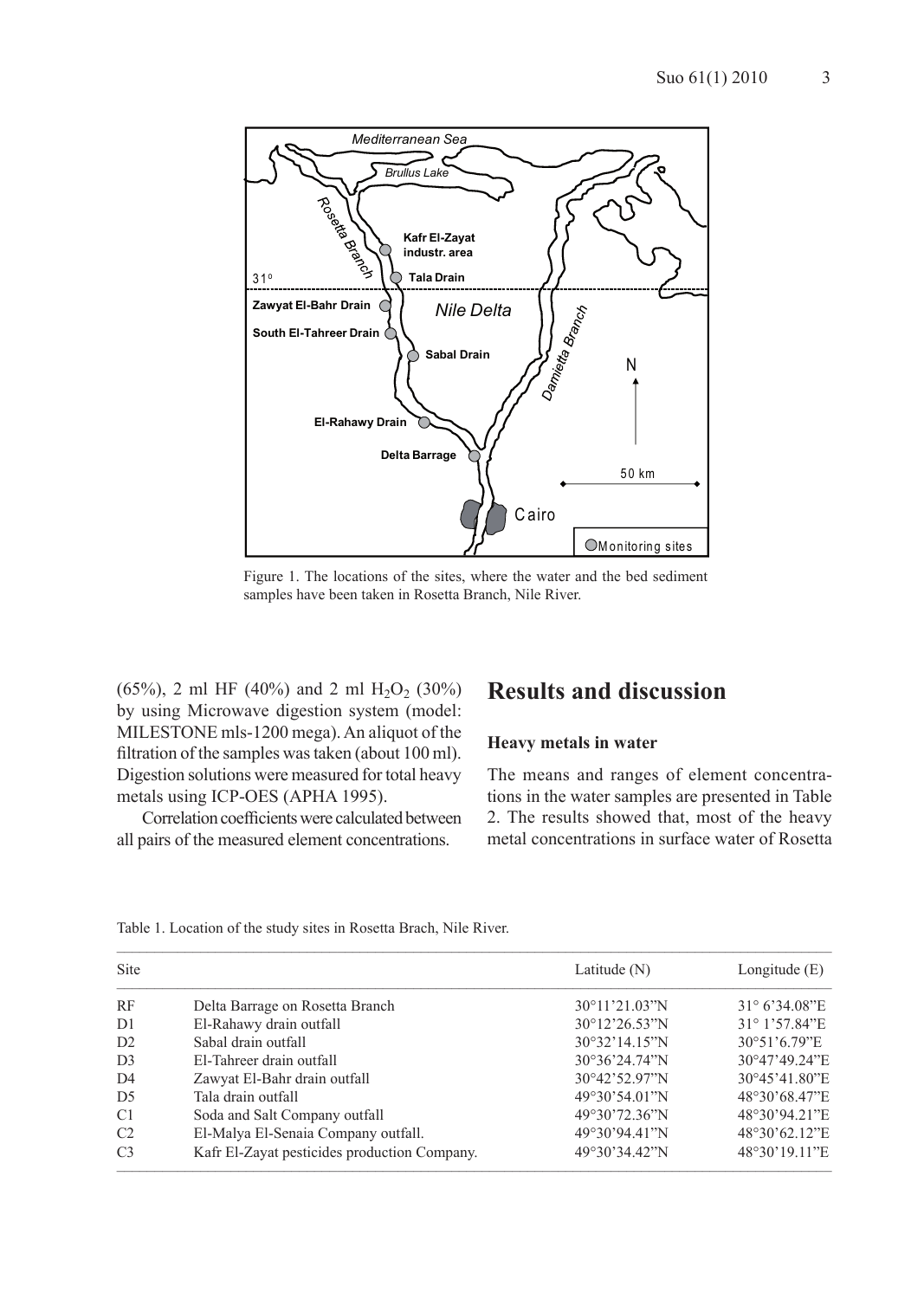Table 2. The element concentrations measured from the water samples (mg l–1). BWCP: Before winter period; DWCP: During winter period; AWCP: After winter period; LAW 48/1982: Egyptian Law for protection of the River Nile and water ways from pollution, Art. (60): for water quality in River Nile, Art. (61): for discharge treated industrial liquid effluent into River Nile, Art. (65): for discharge drain water into River Nile; FAO (1985): Food and Agriculture Organization Guidelines, 1985; CWQGs: Canadian water quality guidelines for the protection of aquatic life, 2002, ─ : No guideline available.

| metal | Heavy Period                                      | RF                                                       | DI                                                                                          | D <sub>2</sub>                               | D <sub>3</sub>                               | D <sub>4</sub>                                           | D <sub>5</sub>                               | C <sub>1</sub>                         | C <sub>2</sub>                        | C <sub>3</sub>                        | LAW 48/1982                                             | <b>FAO</b><br>(1985) | <b>CWQGs</b> |
|-------|---------------------------------------------------|----------------------------------------------------------|---------------------------------------------------------------------------------------------|----------------------------------------------|----------------------------------------------|----------------------------------------------------------|----------------------------------------------|----------------------------------------|---------------------------------------|---------------------------------------|---------------------------------------------------------|----------------------|--------------|
| Al    | <b>BWCP</b><br><b>DWCP</b><br><b>AWCP</b><br>Mean | ${}< 0.01$<br>0.026<br>0.022<br>0.024                    | 0.026<br>0.363<br>0.057<br>0.149                                                            | 0.071<br>0.092<br>${}_{0.01}$<br>0.082       | 0.015<br>0.034<br>${}_{0.01}$<br>0.025       | 0.035<br>0.307<br>${}< 0.01$<br>0.171                    | ${}< 0.01$<br>0.186<br>0.068<br>0.127        | ${}< 0.01$<br>0.069<br>0.055<br>0.062  | 0.011<br>0.072<br>0.060<br>0.042      | 0.011<br>0.070<br>0.057<br>0.064      | Art $(60)$ : -<br>Art $(61): 1$<br>Art $(65)$ : $-$     | 5                    |              |
| Ba    | <b>BWCP</b><br><b>DWCP</b><br><b>AWCP</b><br>Mean | 0.05<br>0.025<br>0.016<br>0.03                           | 0.054<br>0.15<br>0.029<br>0.078                                                             | 0.089<br>0.083<br>0.061<br>0.078             | 0.046<br>0.053<br>0.025<br>0.041             | 0.046<br>0.036<br>0.019<br>0.034                         | 0.04<br>0.083<br>0.016<br>0.046              | 0.041<br>0.085<br>0.061<br>0.062       | 0.39<br>0.093<br>0.069<br>0.184       | 0.46<br>0.089<br>0.064<br>0.204       | Art $(60)$ : -<br>Art $(61): 1$<br>Art $(65)$ : -       |                      | $\mathbf{1}$ |
| Cd    | <b>BWCP</b><br><b>DWCP</b><br><b>AWCP</b><br>Mean | 0.003<br>0.001<br>0.002                                  | 0.002<br>0.003<br>$< 0.0005 < 0.0005 < 0.0005 < 0.0005 < 0.0005 < 0.0005 < 0.026$<br>0.0025 | 0.001<br>0.004<br>0.0025                     | 0.001<br>0.003<br>0.002                      | 0.002<br>0.002                                           | 0.01<br>$< 0.0005 < 0.0005$ 0.034<br>0.01    | 0.01<br>0.023                          | 0.01<br>0.034<br>0.031<br>0.025       | 0.01<br>0.034<br>0.022<br>0.022       | Art $(60)$ : 0.01<br>Art $(61): 1$<br>Art $(65)$ : 0.01 |                      | 0.005        |
| Co    | <b>BWCP</b><br><b>DWCP</b><br><b>AWCP</b><br>Mean | ${}< 0.005$<br>${}< 0.005$<br>${}< 0.005$<br>${}< 0.005$ | ${}< 0.005$<br>0.008<br>${}< 0.005$<br>0.008                                                | 0.007<br>0.006<br>${}< 0.005$<br>0.007       | 0.009<br>0.011<br>${}< 0.005$<br>0.01        | 0.006<br>0.07<br>${}< 0.005$<br>0.038                    | 0.01<br>0.042<br>${}< 0.005$<br>0.026        | 0.01<br>0.042<br>0.021<br>0.024        | 0.01<br>0.043<br>0.035<br>0.029       | 0.01<br>0.041<br>0.025<br>0.025       | Art $(60)$ : $-$<br>Art $(61): 1$<br>Art $(65)$ : -     | 0.05                 |              |
| Cr    | <b>BWCP</b><br><b>DWCP</b><br><b>AWCP</b><br>Mean | 0.004<br>0.003<br>0.001<br>0.003                         | 0.018<br>0.003<br>${}< 0.002$<br>0.011                                                      | ${}< 0.002$<br>0.005<br>0.004<br>0.005       | 0.005<br>0.007<br>0.005<br>0.006             | 0.008<br>${}< 0.002$<br>${}< 0.002$<br>0.008             | 0.012<br>${}< 0.002$<br>${}< 0.002$<br>0.012 | 0.011<br>0.055<br>0.041<br>0.036       | 0.012<br>0.056<br>0.044<br>0.037      | 0.01<br>0.056<br>0.046<br>0.037       | Art $(60)$ : 0.05<br>Art $(61): 1$<br>Art $(65)$ : 0.01 | 0.1                  | 0.05         |
| Cu    | <b>BWCP</b><br><b>DWCP</b><br><b>AWCP</b><br>Mean | 0.018<br>0.012<br>0.004<br>0.011                         | ${}< 0.002$<br>0.018<br>0.008<br>0.013                                                      | ${}< 0.002$<br>0.019<br>0.011<br>0.015       | ${}< 0.002$<br>0.018<br>0.01<br>0.014        | ${}< 0.002$<br>0.023<br>0.013<br>0.018                   | 0.005<br>0.039<br>0.017<br>0.02              | 0.007<br>0.035<br>0.021<br>0.021       | 0.005<br>0.04<br>0.026<br>0.024       | 0.004<br>0.041<br>0.021<br>0.022      | Art $(60)$ : 1<br>Art $(61): 1$<br>Art $(65)$ : 1       | 0.2                  | 1            |
| Fe    | <b>BWCP</b><br><b>DWCP</b><br>AWCP<br>Mean        | 0.164<br>0.054<br>0.047<br>0.088                         | ${}_{0.01}$<br>0.872<br>0.054<br>0.463                                                      | 0.079<br>0.29<br>0.057<br>0.142              | ${}_{0.01}$<br>0.044<br>0.059<br>0.052       | ${}< 0.01$<br>0.347<br>${}< 0.01$<br>0.347               | ${}_{0.01}$<br>0.458<br>0.057<br>0.258       | ${}_{0.01}$<br>0.057<br>0.037<br>0.047 | ${}_{0.01}$<br>0.311<br>0.189<br>0.25 | ${}< 0.01$<br>0.089<br>0.054<br>0.072 | Art $(60): 1$<br>Art $(61): 1$<br>Art $(65)$ : 1        | 5                    | 0.3          |
| Mn    | <b>BWCP</b><br><b>DWCP</b><br><b>AWCP</b><br>Mean | 0.19<br>0.065<br>0.053<br>0.103                          | ${}< 0.01$<br>0.137<br>0.108<br>0.123                                                       | 0.04<br>0.206<br>0.049<br>0.098              | ${}< 0.01$<br>0.187<br>0.05<br>0.119         | ${}< 0.01$<br>0.089<br>0.049<br>0.069                    | ${}< 0.01$<br>0.436<br>0.041<br>0.239        | ${}< 0.01$<br>0.049<br>0.027<br>0.038  | ${}< 0.01$<br>0.4<br>0.31<br>0.36     | ${}< 0.01$<br>0.089<br>0.052<br>0.071 | Art $(60)$ : 0.5<br>Art $(61): 1$<br>Art $(65)$ : 1.5   | $0.2 - 10$ $0.05$    |              |
| Ni    | <b>BWCP</b><br><b>DWCP</b><br><b>AWCP</b><br>Mean | 0.009<br>${}< 0.005$<br>${}< 0.005$<br>0.009             | < 0.005<br>${}< 0.005$<br>${}< 0.005$<br>${}< 0.005$                                        | ${}< 0.005$<br>0.008<br>${}< 0.005$<br>0.008 | ${}< 0.005$<br>0.019<br>${}< 0.005$<br>0.008 | ${}< 0.005$<br>${}< 0.005$<br>${}< 0.005$<br>${}< 0.005$ | 0.017<br>0.034<br>0.008<br>0.020             | 0.016<br>0.034<br>0.025<br>0.025       | 0.016<br>0.032<br>0.024<br>0.024      | 0.015<br>0.033<br>0.025<br>0.024      | Art $(60)$ : -<br>Art $(61): 1$<br>Art $(65)$ : -       | 0.2                  |              |
| Pb    | <b>BWCP</b><br><b>DWCP</b><br><b>AWCP</b><br>Mean | ${}< 0.005$<br>0.019<br>${}< 0.005$<br>0.019             | ${}< 0.005$<br>0.019<br>${}_{0.005}$<br>0.019                                               | ${}< 0.005$<br>0.032<br>${}< 0.005$<br>0.032 | 0.024<br>${}< 0.005$<br>${}< 0.005$<br>0.024 | ${}< 0.005$<br>${}< 0.005$<br>${}< 0.005$<br>${}< 0.005$ | 0.017<br>0.051<br>0.047<br>0.038             | 0.018<br>0.057<br>0.037<br>0.037       | 0.019<br>0.051<br>0.028<br>0.033      | 0.018<br>0.047<br>0.022<br>0.029      | Art $(60)$ : 0.05<br>Art $(61): 1$<br>Art $(65)$ : $-$  | 5                    | 0.01         |
| Zn    | <b>BWCP</b><br><b>DWCP</b><br><b>AWCP</b><br>Mean | ${}< 0.005$<br>0.071<br>0.057<br>0.064                   | 0.026<br>0.054<br>0.015<br>0.032                                                            | 0.071<br>0.03<br>0.008<br>0.036              | 0.011<br>0.027<br>0.011<br>0.016             | 0.035<br>0.077<br>${}< 0.005$<br>0.056                   | ${}< 0.005$<br>0.097<br>0.034<br>0.066       | ${}< 0.01$<br>0.034<br>0.023<br>0.029  | 0.011<br>0.035<br>0.025<br>0.024      | ${}_{0.01}$<br>0.035<br>0.024<br>0.03 | Art $(60): 1$<br>Art $(61): 1$<br>Art $(65)$ : 1        | 2                    | 5            |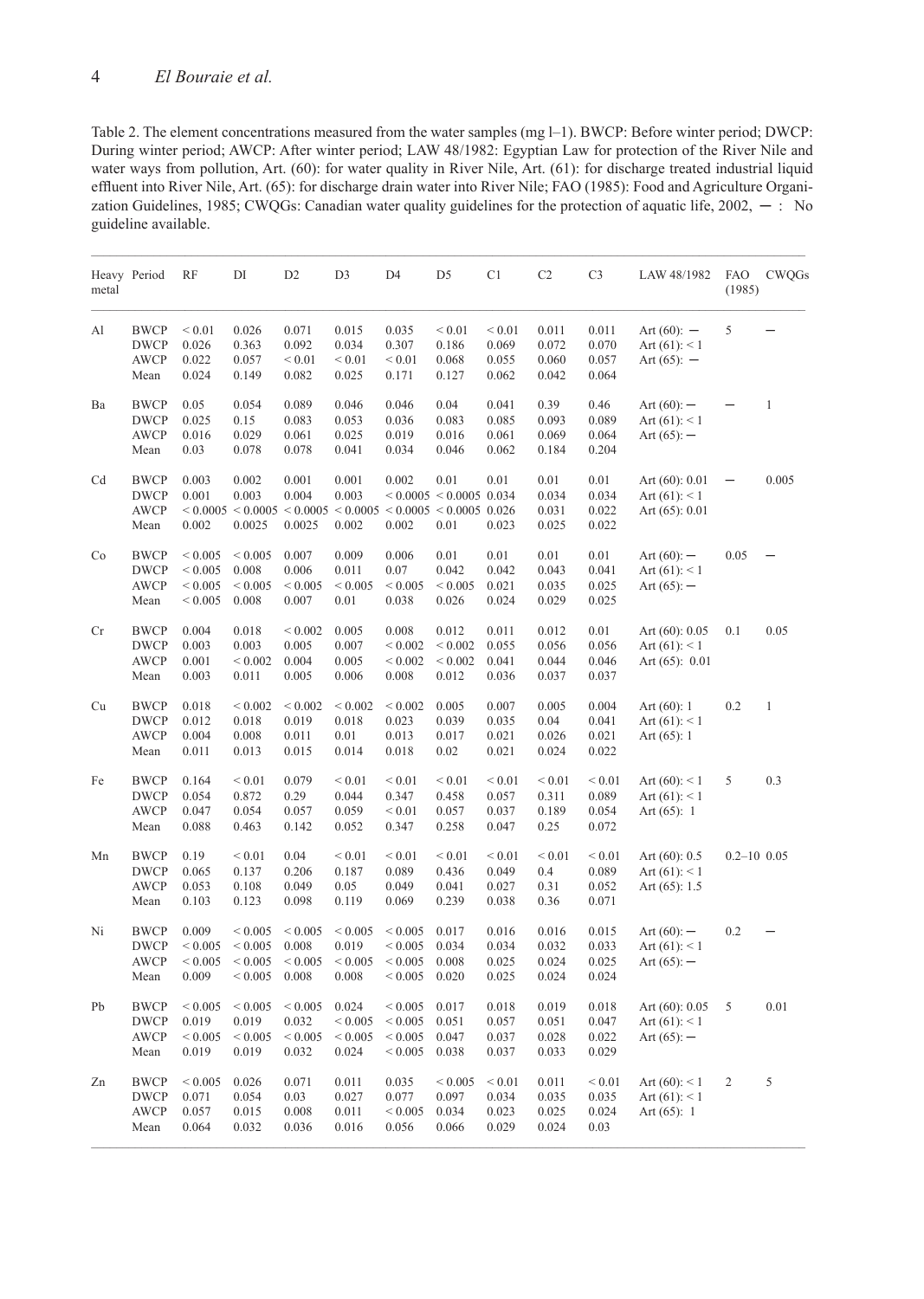branch were found within the permissible limits of both Egyptian law 48/1982 and FAO (1985). Agricultural and industrial activities are mainly responsible for elevated levels of the measured elements in river water. The mean values of the elements at different zones showed Fe to be the most abundant element in all points followed by Mn, Zn, Al, Cu, Ba and Ni. Al and Fe values ranged between <0.01–0.36 mg  $l^{-1}$  and <0.01–  $0.87$  mg  $l^{-1}$ , respectively. The Fe concentrations were highest at the effluent point of El-Rahawy drain, where are significant metal industry in the surroundings such as welding of the iron pipes. Generally, given heavy metals concentrations were higher during winter closure period, which is due to smaller amounts of discharging water and the elements adsorb and precipitate on the sediment particles resulting from low pH values and microbial activity (Elewa & Goher 1999).

The sources of Al in fresh water include domestic wastes, manufacturing processes involving metals, and the dumped sewage sludge (James 1991). Most ferrous compounds in aquatic environments are resulting from the precipitation of Fe in alkaline and oxidizing conditions (Abdulla et al. 1973). The highly significant positive correlation ( $r = 0.812$ ) between the concentrations of Fe and Al suggests that the association of the two elements originates from a common source as oxides and hydroxides and also during transportation and/or deposition processes (Degroot & Allersma 1975).

The concentrations of the analyzed elements in surface water were as following: Ba: 0.016–0.46 mg  $l^{-1}$ , Ni: <0.005–0.034 mg  $l^{-1}$ , Cu:  $<$ 0.002–0.041 mg l<sup>-1</sup>, Cr:  $<$ 0.002–0.056 mg l<sup>-1</sup>, Cd: <0.0005-0.034 mg l<sup>-1</sup> and Pb <0.005-0.057 mg  $l^{-1}$ , respectively (Table 2). The low concentrations are probably related to the high pH values, which also seems to influence the concentration of these metals in natural unpolluted water (Tawfiq 1998). Ba was significantly positively correlated with Ni, Cu, Cd and Cr (Table 3). These findings may be related to the adsorption of the heavy metals by metal oxides or hydroxides. Major sources of these elements in fresh water include atmospheric deposition, contamination of water in natural geologic deposits, the composition of drilling mud and fluids, manufacturing processes related to chemicals and metals, discharges of municipal waste followed by smelting and refining of non-ferrous metals and domestic wastes (James 1991).

The concentrations of Mg and Zn during the winter closure period were lower than those after the winter period (Table 2), because of the increased consumption of this element by the phytoplankton (Emerson & Lewis 1939). Low Mg and Zn concentrations in the surface water may be related to the contribution of phytoplankton, pH and dissolved oxygen concentrations. The negative correlation between Mg and Zn concentrations  $(r = -0.026)$  is may be a result of precipitation of the elements as hydrous metal

|     | Al       | Ba       | Cd       | C <sub>o</sub> | Cr       | Cu       | Fe       | Mn       | Ni       | Pb    | Zn |
|-----|----------|----------|----------|----------------|----------|----------|----------|----------|----------|-------|----|
| Al  |          |          |          |                |          |          |          |          |          |       |    |
| Ba  | $-0.239$ |          |          |                |          |          |          |          |          |       |    |
| Cd  | $-0.309$ | 0.736    |          |                |          |          |          |          |          |       |    |
| Co  | 0.253    | 0.157    | 0.439    |                |          |          |          |          |          |       |    |
| Cr. | $-0.239$ | 0.773    | 0.979    | 0.418          |          |          |          |          |          |       |    |
| Cu  | 0.011    | 0.658    | 0.88     | 0.737          | 0.852    |          |          |          |          |       |    |
| Fe  | 0.812    | $-0.070$ | $-0.281$ | 0.104          | $-0.214$ | $-0.067$ |          |          |          |       |    |
| Mn  | $-0.117$ | 0.362    | 0.316    | 0.178          | 0.215    | 0.403    | 0.298    |          |          |       |    |
| Ni  | 0.298    | 0.611    | 0.958    | 0.95           | 0.925    | 0.934    | 0.246    | 0.255    |          |       |    |
| Pb  | 0.112    | 0.196    | 0.613    | 0.674          | 0.502    | 0.777    | $-0.194$ | 0.268    | 0.651    |       |    |
| Zn  | 0.393    | $-0.482$ | $-0.363$ | 0.472          | $-0.453$ | $-0.214$ | 0.232    | $-0.026$ | $-0.141$ | 0.028 |    |

Table 3. Correlation coefficient matrix for heavy metals of surface water during the period of August 2007– April 2008. **––––––––––––––––––––––––––––––––––––––––––––––––––––––––––––––––––––––––––––––––––––––––––––––––––––**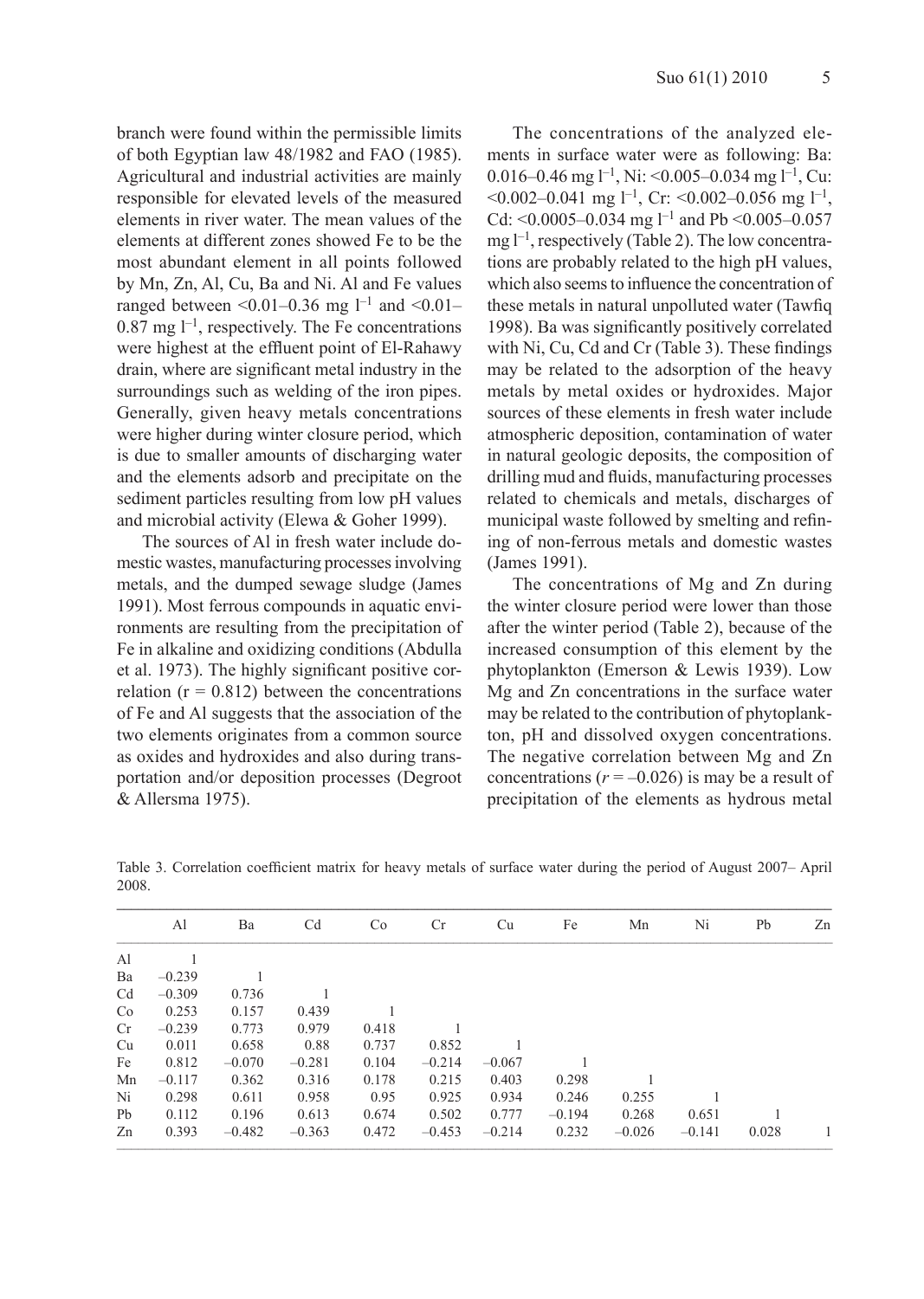oxides (El-Sayed & El-Sayed 1980). The toxicity of Mg is relatively low. The permissible levels of Mg in water used for domestic purposes are quite low <0.05 mg  $l^{-1}$  and in water for continuous irrigation the maximum acceptable concentration is  $0.2$  mg  $l^{-1}$  (U.S. EPA 1972). The major sources of Mn and Zn are the domestic wastes, municipal wastes followed by dumping and atmospheric deposition (James 1991).

#### **Heavy metals in sediments**

Sediment contamination poses one of the worst environmental problems in ecosystems, acting as sinks and sources of contaminants in aquatic systems. Sediment analysis plays an important role in assessing the pollution status of the environment (Mucha et al. 2003).

Many heavy metals concentrations in sediment, especially in the fine grained sediment, which acts as a transport agent in the water column, are at least three orders of magnitude higher than the same metals in surrounding water. The analysis of heavy metal levels in sediment samples helps in the interpretation of water quality (Heiny & Tate 1997). The heavy metals are present in the river sediments as a result of urban discharge and industrial waste water beside of natural sources. The sediments are also used for determination of heavy metals when the concentrations in water are undetectable with present analysing methods (Soares et al. 1999).

Determination and speciation of heavy metal pollution is one of a primary target in environmental research (Warren & Zimmerman 1994; Nowack et al. 2001). Therefore, the analysis of heavy metals in sediments enables the detection of pollution deteriorating water quality and provides information about the "critical sites" of the water system (Fabbri et al. 2001 Bordes & Bourg 2001). Variations in the contents of studied elements in the river bed sediment were observed to be as following: Al:  $10.1-40.4$  g kg<sup>-1</sup>, Ba: 284.4–1012.4 mg kg–1, Cd: 0.2–4.5 mg kg–1, Co: 15–40.4 mg kg–1, Cr: 37.1–233.0 mg kg–1, Cu: 11.8–60.20 μg kg<sup>-1</sup>, Fe: 101.9–1008.6 mg kg<sup>-1</sup>, Mn: 125–1008.2 mg kg<sup>-1</sup>, Pb: 4.6–94.9 mg kg<sup>-1</sup>, and Zn: 146.6–522.3 mg kg–1, respectively, in each period (Table 4), while Ni concentrations in

all bed sediment samples showed extremely low concentrations (< $0.005$  mg kg<sup>-1</sup>), which are below the detection limits of the analysis (ICP-OES). The highest concentration values of most of the elements were observed during winter closure period (in low flow conditions). This phenomenon may be attributed to the increase in organic matter concentrations which facilitate settling of Fe to the sediment during hot seasons (Abdel-Satar & Elewa 2001), and the low element concentrations may be attributed to the mobilization of Fe from sediment to water (Elewa & Goher 1999). Mn was precipitated as  $MnO<sub>2</sub>$  under reducing conditions during winter (Abdo 2002). Zn was precipitated as zinc oxide and zinc carbonate, in addition to copper (See also Abdo 2004). However, the lower concentration values of these elements may be caused by their mobilization from sediment to overlying water due to the low pH values and microbial activity (Elewa & Goher 1999). These results are in accordance with results by Abdo (2004). On the other hand, the relative increase of Pb and Cd concentrations during winter may be related to the decaying of plankton and precipitation of organic matter associated with Pb and Cd to the sediment (see also Goher 1998). The maximum values of the studied element contents in the bed sediment were recorded at effluent discharges into Rosetta branch from El-Rahawy drain during winter closure period as following: Al: 14.75  $\mu$ g kg<sup>-1</sup>, Ba: 808.56 mg kg<sup>-1</sup>, Fe: 60.20 g kg–1, Mn: 701.96 mg kg–1, Cu: 70.32 mg kg–1, Co: 40.44 mg kg–1, Cd: 1.04 mg kg–1, Cr: 185.6 mg kg–1, Pb: 14.24 mg kg–1 and Zn: 522.32 mg  $kg^{-1}$ , respectively. The high concentrations of Fe found in the sediments may be mainly result from the natural deposits and industry, where Fe is one of the chemicals used for drilling operations. However, the relative lower values of Fe at El-Rahawy drain outfall may be attributed to its adsorption on large amounts of dissolved organic matter. Also, according to Williams (1992), water of El-Rahawy drain contains a large amounts of  $H<sub>2</sub>S$  which produced by sulfate reducing bacteria and anaerobic conditions. These conditions promote the precipitation of Fe as iron sulphide (FeS). Mn and Al precipitate as  $MnO<sub>2</sub>$  and  $Al<sub>2</sub>O<sub>3</sub>$ under reducing conditions (Abdo 2002).

Pb values in the sediments consistently higher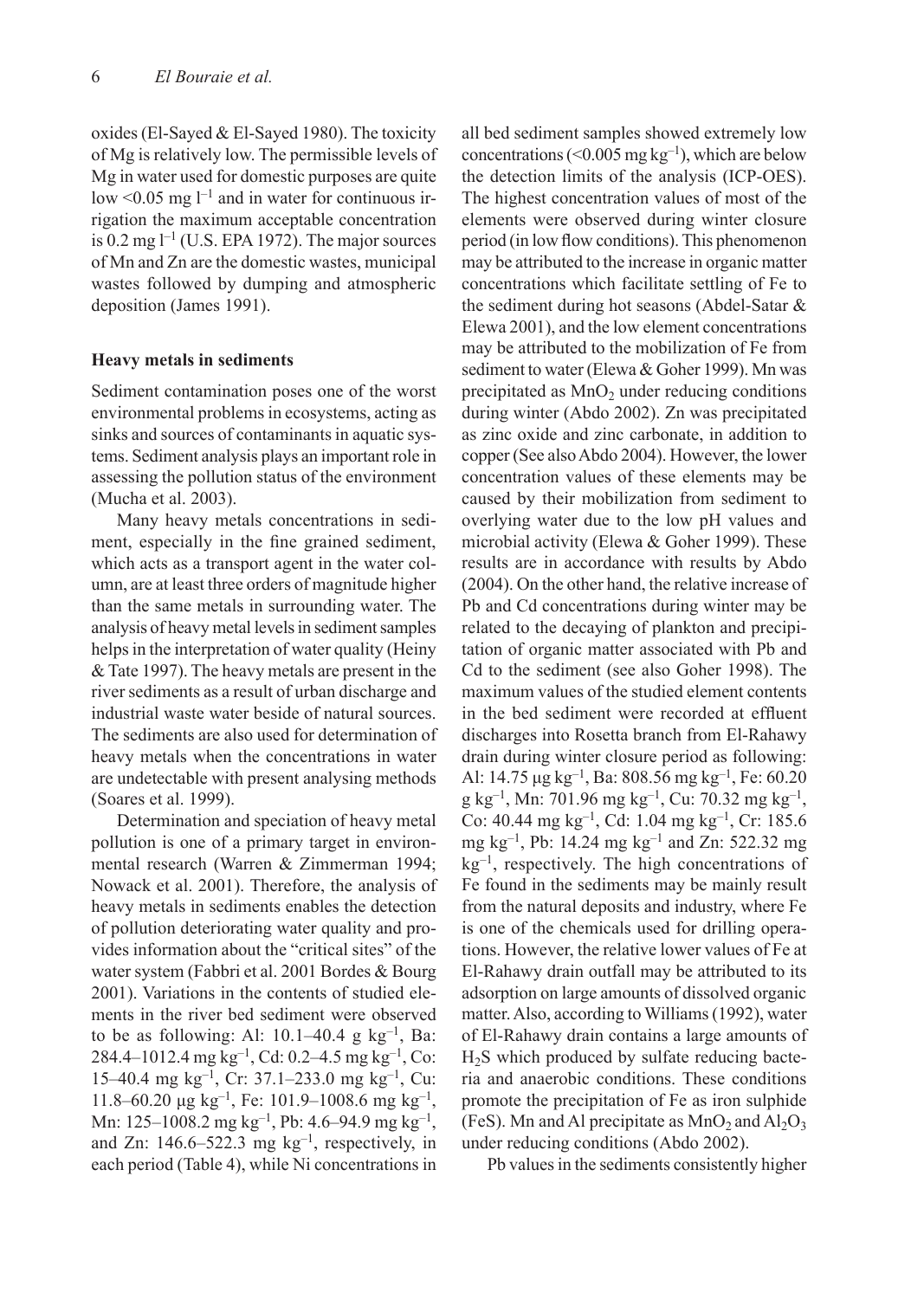Table 4. The element contents in bed sediment samples at Rosetta Branch (mg kg–1, dry weight ). BWCP: Before winter period, DWCP: During winter period, AWCP: After winter period, ISQGs: Interim freshwater sediment quality guidelines, PEL: probable effect levels, ─: No guideline available, \*): Screening Level Guidelines by Ontario Ministry of the Environment (Persaud et al. 1993).

| metal | Heavy Period                                      | RF                                                       | DI                                                   | D <sub>2</sub>                                           | D <sub>3</sub>                                           | D <sub>4</sub>                                            | D <sub>5</sub>                                           | C <sub>1</sub>                                           | C <sub>2</sub>                                           | C <sub>3</sub>                                            | <b>ISQG</b> | PEL<br>$(SEL)*$ effect | Server<br>level |
|-------|---------------------------------------------------|----------------------------------------------------------|------------------------------------------------------|----------------------------------------------------------|----------------------------------------------------------|-----------------------------------------------------------|----------------------------------------------------------|----------------------------------------------------------|----------------------------------------------------------|-----------------------------------------------------------|-------------|------------------------|-----------------|
| Al    | <b>BWCP</b><br><b>DWCP</b><br><b>AWCP</b><br>Mean | 10085.2<br>14755.6<br>12256.6<br>12365.5                 | 26830.4<br>40422.8<br>37853.2<br>35035.5             | 15544.8<br>24704.0<br>22946.8<br>21065.2                 | 18272.8<br>29533.2<br>27169.2<br>24991.7                 | 18495.2<br>34870.4<br>27053.4<br>26806.3                  | 13414.8<br>18260.4<br>17305.2<br>16326.8                 | 10128.4<br>19772.8<br>16295.6<br>15398.9                 | 11777.2<br>14462.8<br>12739.2<br>12993.1                 | 11301.6<br>13951.6<br>11587.6<br>12280.3                  |             |                        |                 |
| Ba    | <b>BWCP</b><br><b>DWCP</b><br><b>AWCP</b><br>Mean | 339.0<br>457.4<br>421.3<br>405.9                         | 675.8<br>808.6<br>715.2<br>733.2                     | 311.8<br>480.0<br>416.0<br>402.6                         | 474.1<br>574.5<br>517.6<br>522.1                         | 324.6<br>677.8<br>476.6<br>493.0                          | 284.4<br>414.1<br>366.2<br>354.9                         | 370.04<br>1012.4<br>687.60<br>690.01                     | 324.6<br>540.1<br>426.8<br>430.5                         | 330.0<br>546.6<br>477.2<br>451.3                          | 500         | 750                    |                 |
| Cd    | <b>BWCP</b><br><b>DWCP</b><br><b>AWCP</b><br>Mean | 0.24<br>0.44<br>0.31<br>0.33                             | 0.56<br>1.04<br>0.84<br>0.81                         | 0.48<br>0.96<br>0.62<br>0.69                             | 0.36<br>0.80<br>0.51<br>0.56                             | 0.32<br>0.84<br>0.63<br>0.60                              | 0.68<br>3.12<br>0.95<br>1.58                             | 1.20<br>4.52<br>3.11<br>2.94                             | 0.72<br>2.87<br>1.23<br>1.61                             | 0.36<br>2.76<br>1.17<br>1.43                              | 0.6         | 3.5                    | 10              |
| Co    | <b>BWCP</b><br><b>DWCP</b><br><b>AWCP</b><br>Mean | 15.0<br>16.70<br>15.20<br>15.60                          | 26.90<br>40.40<br>31.40<br>32.90                     | 17.30<br>25.80<br>21.80<br>21.60                         | 21.30<br>32.60<br>27.80<br>27.20                         | 19.08<br>32.68<br>24.35<br>25.37                          | 14.68<br>35.96<br>21.27<br>23.97                         | 19.92<br>26.60<br>23.80<br>23.44                         | 28.28<br>32.44<br>29.68<br>30.13                         | 27.56<br>30.12<br>28.20<br>28.63                          | 40          | 300                    |                 |
| Cr    | <b>BWCP</b><br><b>DWCP</b><br><b>AWCP</b><br>Mean | 80.48<br>101.80<br>95.21<br>92.50                        | 125.24<br>185.60<br>171.60<br>160.81                 | 92.16<br>109.40<br>103.60<br>101.72                      | 140.04<br>115.84<br>133.16<br>129.68                     | 97.72<br>103.04<br>112.23<br>104.33                       | 123.6<br>199.3<br>136.1<br>153.0                         | 111.92<br>115.56<br>117.14<br>114.87                     | 110.76<br>128.84<br>107.80<br>115.80                     | 111.24<br>164.36<br>113.80<br>129.80                      | 37.3        | 90                     | 110             |
| Cu    | <b>BWCP</b><br><b>DWCP</b><br><b>AWCP</b><br>Mean | 80.12<br>94.44<br>84.32<br>86.29                         | 69.52<br>70.32<br>69.91<br>69.92                     | 70.64<br>55.96<br>58.23<br>61.61                         | 37.08<br>130.28<br>58.62<br>75.33                        | 39.36<br>78.68<br>51.27<br>56.44                          | 59.64<br>68.24<br>63.23<br>63.7                          | 170.6<br>244.96<br>212.53<br>209.36                      | 175.16<br>330.76<br>231.8<br>245.91                      | 181.28<br>332.96<br>253.21<br>255.82                      | 35.7        | 197                    | 110             |
| Fe    | <b>BWCP</b><br><b>DWCP</b><br><b>AWCP</b><br>Mean | 11777.4<br>14149.6<br>12601.3<br>12842.8                 | 44130.6<br>60197.5<br>54005.1<br>52777.8             | 24954.8<br>35191.8<br>31531.4<br>30559.3                 | 25166.1<br>39449.7<br>34287.9<br>32967.9                 | 31068.2<br>38361.5<br>35566.3<br>34998.7                  | 15550.0<br>24251.8<br>18800.2<br>19534.0                 | 33148.1<br>47544.0<br>36038.4<br>38910.1                 | 51992.0<br>55108.9<br>53644.4<br>53581.7                 | 51416.0<br>53194.2<br>52856.8<br>52489.0                  |             |                        |                 |
| Mn    | <b>BWCP</b><br><b>DWCP</b><br><b>AWCP</b><br>Mean | 199.32<br>264.64<br>211.60<br>225.19                     | 452.32<br>701.96<br>623.60<br>592.63                 | 449.24<br>516.08<br>467.80<br>477.71                     | 810.72<br>1008.6<br>927.40<br>915.57                     | 451.56<br>631.64<br>527.20<br>536.80                      | 361.32<br>783.20<br>580.40<br>574.97                     | 101.88<br>510.36<br>492.11<br>368.17                     | 116.96<br>217.84<br>166.80<br>167.20                     | 125.00<br>230.32<br>145.20<br>166.84                      |             |                        |                 |
| Ni    | <b>BWCP</b><br><b>DWCP</b><br><b>AWCP</b><br>Mean | ${}< 0.005$<br>${}< 0.005$<br>${}< 0.005$<br>${}< 0.005$ | ${}< 0.005$<br>${}< 0.005$<br>< 0.005<br>${}< 0.005$ | ${}< 0.005$<br>${}< 0.005$<br>${}< 0.005$<br>${}< 0.005$ | ${}< 0.005$<br>${}< 0.005$<br>${}< 0.005$<br>${}< 0.005$ | ${}< 0.005$<br>${}< 0.005$<br>${}< 0.005$<br>${}_{0.005}$ | ${}< 0.005$<br>${}< 0.005$<br>${}< 0.005$<br>${}< 0.005$ | ${}< 0.005$<br>${}< 0.005$<br>${}< 0.005$<br>${}< 0.005$ | ${}< 0.005$<br>${}< 0.005$<br>${}< 0.005$<br>${}< 0.005$ | ${}< 0.005$<br>${}< 0.005$<br>${}< 0.005$<br>${}_{0.005}$ | 21          | 52                     | 75              |
| Pb    | <b>BWCP</b><br><b>DWCP</b><br><b>AWCP</b><br>Mean | 7.84<br>8.44<br>8.12<br>8.13                             | 5.80<br>14.24<br>7.32<br>9.12                        | 5.28<br>48<br>23.61<br>25.63                             | 4.64<br>11.48<br>7.65<br>7.92                            | 6.40<br>8.64<br>7.31<br>7.45                              | 15.48<br>17.24<br>16.34<br>16.35                         | 43.32<br>71.12<br>59.62<br>58.02                         | 51.12<br>94.84<br>63.16<br>69.71                         | 81.60<br>92.96<br>86.52<br>87.03                          | 35          | 91.3                   | 250             |
| Zn    | <b>BWCP</b><br><b>DWCP</b><br>AWCP<br>Mean        | 146.6<br>212.32<br>187.30<br>182.07                      | 444.68<br>522.32<br>487.31<br>484.77                 | 235.36<br>391.48<br>285.62<br>304.15                     | 255.6<br>360.48<br>314.24<br>310.11                      | 275.0<br>354.52<br>321.24<br>316.92                       | 430.32<br>742.92<br>531.26<br>568.17                     | 159.64<br>340.96<br>236.80<br>245.80                     | 147.68<br>283.92<br>245.13<br>225.58                     | 167.44<br>368.56<br>264.22<br>266.74                      | 123         | 315                    | 820             |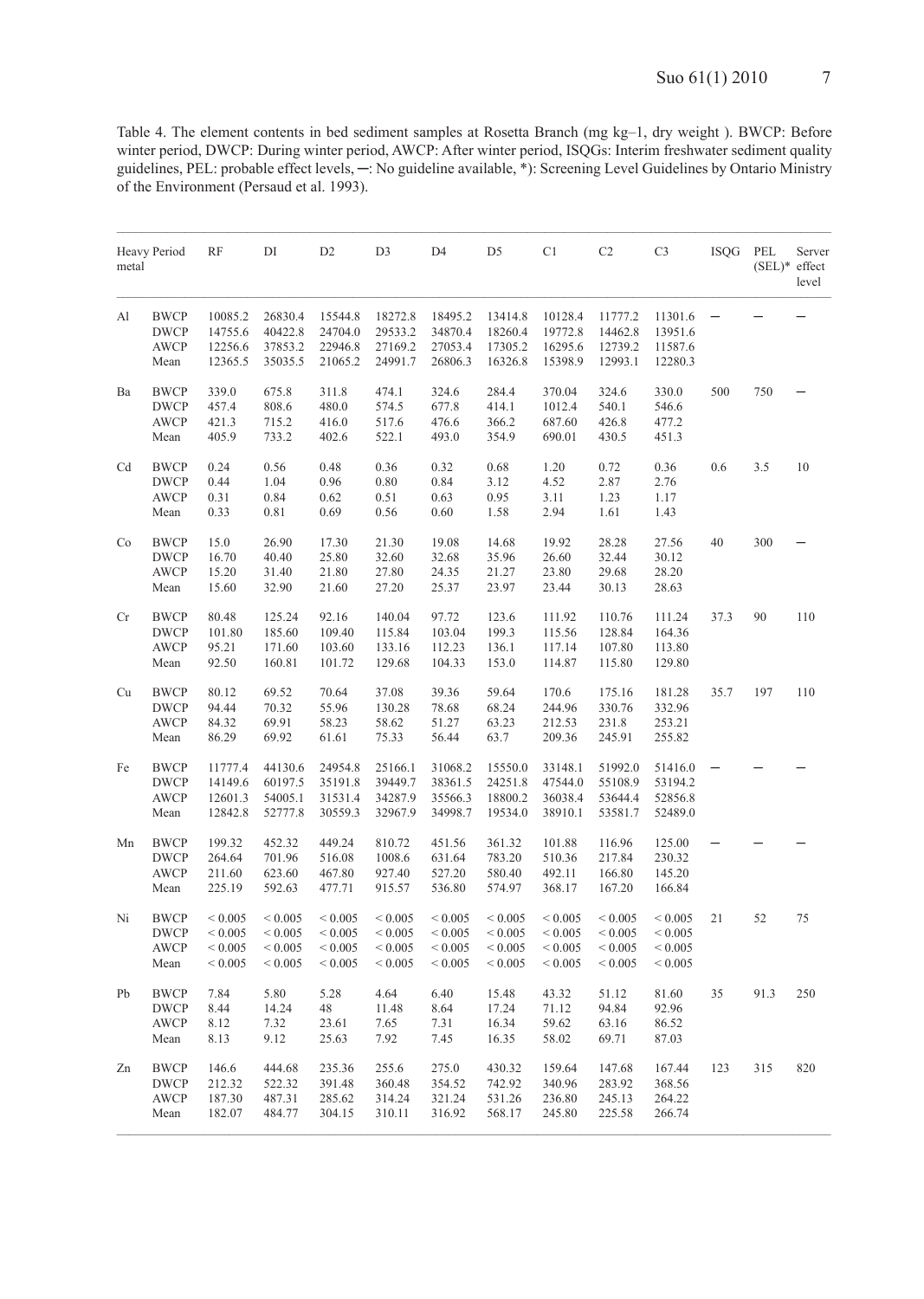than Cd may be explained by the fact that Cd in sediment is associated with the carbonate fraction and concentrates on the suspended matter (Laxon 1985), and Cd will be mobilized from sediment to water (Goher 1998). Higher values of Cd were observed during winter closure period at El-Rahawy drain outfall. Pb was mainly associated with the Fe-Mn oxide fraction and had high retention in sediment (Fernandez et al. 2000). Domestic and industrial effluents are the major sources of the observed high level of Pb. Zn, Co, Cu, and Cr are mainly precipitated as soluble oxide (Abdo 2004). A residual fraction of Cr is buried in the bottom sediments as insoluble compounds.

The high concentrations of the studied elements may be attributed to the effect of intrusion of water borne Fe, Mg, Cu, Zn, Pb and Cd coming from agricultural, domestic and industrial effluents, and the small grain size of the sediment facilitates the adsorption of these metals to bottom sediments. The results of this study are mostly in accordance with earlier findings obtained from other aquatic environments in Egypt (Abdel-Satar 1998, Issa et al. 1996, Goher 2002). However, in our data, the concentrations of Fe, Mn, Zn and Pb are higher than e.g. in Qarun lake, where the ranges of those elements were found to be 8.08–44.72 mg g<sup>-1</sup> for Fe, 86.76–835.70  $\mu$ g g<sup>-1</sup> for Mn, 17.56–742.34  $\mu$ g g<sup>-1</sup> for Zn and 1.00–71.84  $\mu$ g g<sup>-1</sup> for Pb concentrations, respectively (See, Goher 2002). Ibrahim et al. (1999) further reported that the ranges of Zn and Pb in El-Manzala lake sediments were found to be 65.70–137.50 μg g<sup>-1</sup> for Zn and 15.25–24.60 μg g<sup>-1</sup> for Pb. The concentrations of Cu and Cd in the Bardawil lake sediments were found to be higher than those in Qarun lake (Goher 2002) and in Manzala lake (Ibrahim et al. 1999).

The results suggest that Cd has an environmental behaviour similar to that of Fe, Mn, Zn and Pb (Abdo 2002 and Abdo 2004). Fe and Mg oxides can play a role in the retention of trace metals. These elements in solution can be adsorbed by hydroxides or co-precipitate with them when the physical and chemical conditions change in water body. The positive correlations between Cd, Cu and Pb as well as between Cu and Fe (Table 5) indicated that Cu is strongly associated with Fe and it may co-precipitate or adsorbed on manganese oxide or hydroxide (Lin & Benjamin 1992, Bertin & Bourg 1995).

Generally, the element mobilization in the sediment environment is dependent on physicochemical changes in the water at the sediment–water interface. The precipitation of heavy metal elements in the form of insoluble hydroxides, oxides and carbonates might be the result of alkaline pH. The given elements, such as Cr, Cu and Co have interacted with organic matter in the aqueous phase and settled resulting in a high concentration of these elements in the sediment (Pardo et al. 1990 and Facetti et al. 1998). According to USEPA criteria, Cr, Pb and Zn in the sediment are categorized as 'non-pollutant', Ni is 'moderate pollutant' and Cu is categorized as 'heavy pollutant' (see criteria by USEPA) Mineralogical studies of polluted sediments indicate that heavy metals are found to be associated with

Table 5. Correlation coefficients for elements in the bed sediment samples during the period of August 2007– April 2008.

|                | Al       | Ba       | Cd       | Co    | Cr       | Cu       | Fe       | Mn       | Pb       | Zn |
|----------------|----------|----------|----------|-------|----------|----------|----------|----------|----------|----|
| Al             |          |          |          |       |          |          |          |          |          |    |
| Ba             | 0.567    |          |          |       |          |          |          |          |          |    |
| C <sub>d</sub> | $-0.411$ | 0.311    |          |       |          |          |          |          |          |    |
| Co             | 0.461    | 0.454    | 0.153    |       |          |          |          |          |          |    |
| Cr             | 0.417    | 0.343    | 0.168    | 0.675 |          |          |          |          |          |    |
| Cu             | $-0.618$ | 0.073    | 0.652    | 0.296 | $-0.070$ |          |          |          |          |    |
| Fe             | 0.215    | 0.487    | 0.302    | 0.873 | 0.342    | 0.607    |          |          |          |    |
| Mn             | 0.704    | 0.238    | $-0.314$ | 0.174 | 0.391    | $-0.693$ | $-0.209$ |          |          |    |
| Pb             | $-0.616$ | $-0.028$ | 0.645    | 0.293 | $-0.049$ | 0.962    | 0.607    | $-0.688$ |          |    |
| Zn             | 0.499    | 0.090    | $-0.016$ | 0.352 | 0.828    | $-0.489$ | $-0.053$ | 0.523    | $-0.399$ |    |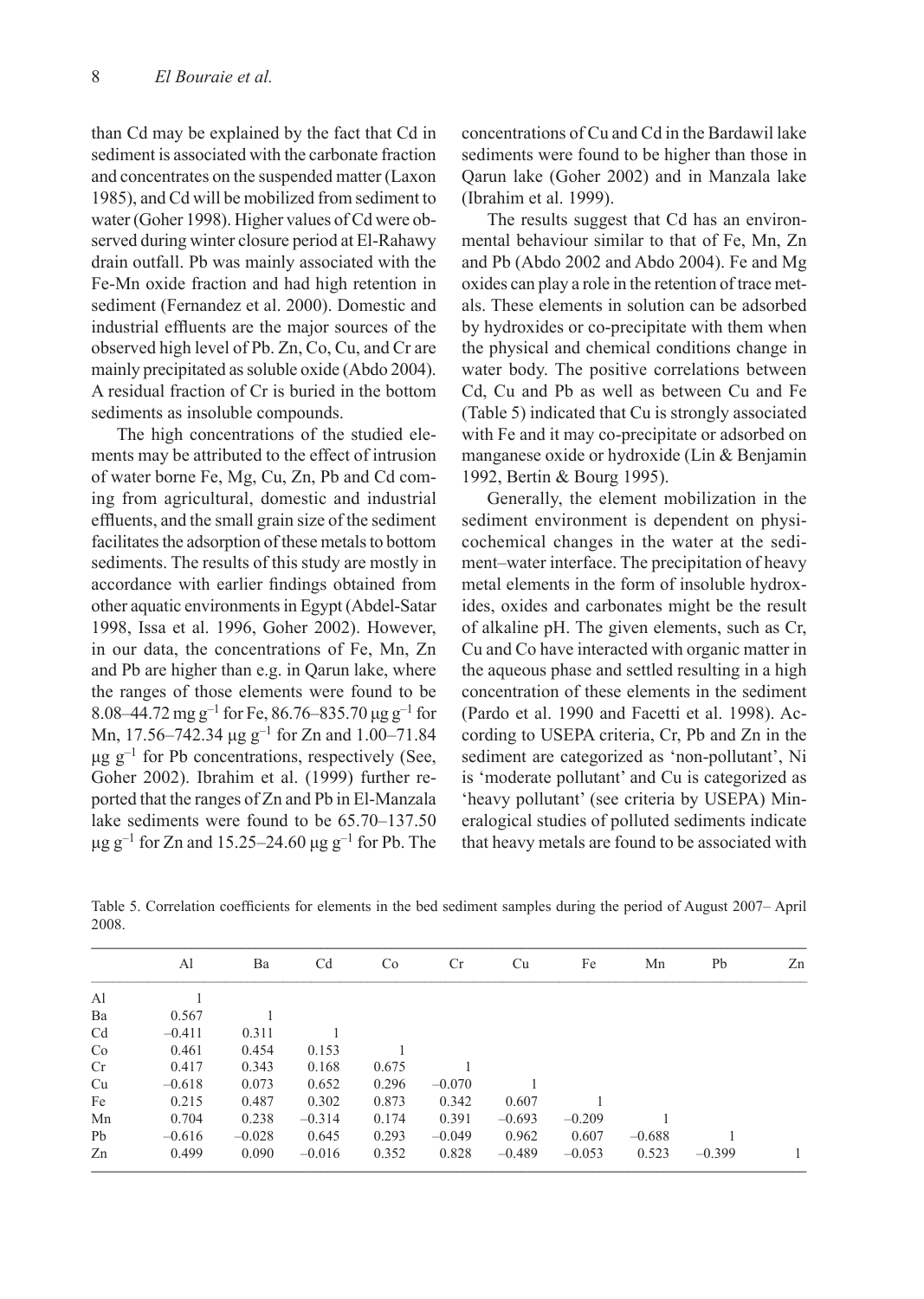fine particles of silt clay that have large surface areas and they to adsorb and accumulate ions due to their intermolecular forces.

### **Conclusions**

The results showed that the heavy metal element concentrations in River Nile water at Nile Delta were mainly within the permissible limits according to e.g. Egyptian law (48/1982) and criteria by FAO (1985). However, significant local water pollution problems were found. Due to the increasing swept-out effluents along different drains into the River Nile and extensive water use, the quality of river water is exposed to deterioration. In recent years, the impact of the wastes discharged on ambient water quality of the Nile has not been significant due to the high self-assimilation capacity of the river water. The heavy metal concentrations in the river sediments were remarkably high, but varied among sampling points. Our results suggest that special attention must be given to the issue of element re-mobilization, because a large portion of elements in sediments are likely to release back into the water column. Special attention should be paid to mitigate pollution from these sources as their effects may become significant during seasons and years of low water flow in the river. Therefore, constant monitoring of the Nile river water quality is needed to record any alteration in the quality and mitigate outbreak of health disorders and the detrimental impacts on the aquatic ecosystem.

### **Acknowledgments**

The authors would like to thank the staff of Central Laboratory for Environmental Quality Monitoring, (CLEQM) for their cooperation during measurements and for making unpublished environmental data available. This work was supported by grants from National Water Research Center (NWRC), Cairo, Egypt.

### **References**

- Abdel-Satar, A.M. 1998. Distribution of some chemical elements in the River Nile environments at great Cairo Region. Ph. D. Thesis, Fac. Sci. Cairo Univ., 249 pp.
- Abdel-Satar, A.M. & Elewa, A.A. 2001. Water Quality and Environmental Assessments of the River Nile at Rosetta branch. 2nd International Conference and Exhibition for Life and Environment. 3 (5): 136–164.
- Abdo, M.H. 2002. Environmental studies on Rosetta branch and some chemical applications at the area extend from El-Kanater El-Khyria to Kafr El-Zayt city. Ph.D. Thesis, Faculty of Science, Ain Shams University, Egypt, 187 pp.
- Abdo, M. H. 2004. Environmental studies on the River Nile at Damietta branch region, Egypt. J. Egypt. Acad. Soc. Environ. Develop. 5 (2): 85–104.
- Abdulla, M.I., Dunlop, H.M. & Gardner, D. 1973. Chemical and hydrographic observations in the Bristol Channel during April and June 1971, J. Mar. Biol. Assoc. U. K., 36, 509–17.
- APHA. 1992. American public health association ''APHA'' Standard methods for the examination of water and wastewater. Washington, D.C. USA, 18th edn. 536 pp.
- APHA. 1995. American public health association ''APHA'' Standard methods for the examination of water and wastewater. Washington, D.C. USA, 19th edn. 698 pp.
- Bakry, M.F. 1996. The data collected concerning a water quality condition on Damietta and Rosetta branches during 1993." Res. Inst. of Channel Maintenance, Nat. Wat. Centre J. 20: 146–150.
- Bertin, C. & Bourg, A.C.M. 1995. Trends in the Heavy Metals Content (Cd, Pb and Zn) of River Sediments in the Drainage basin of Smelting Activities. Wat. Res., 29: 1729–1736.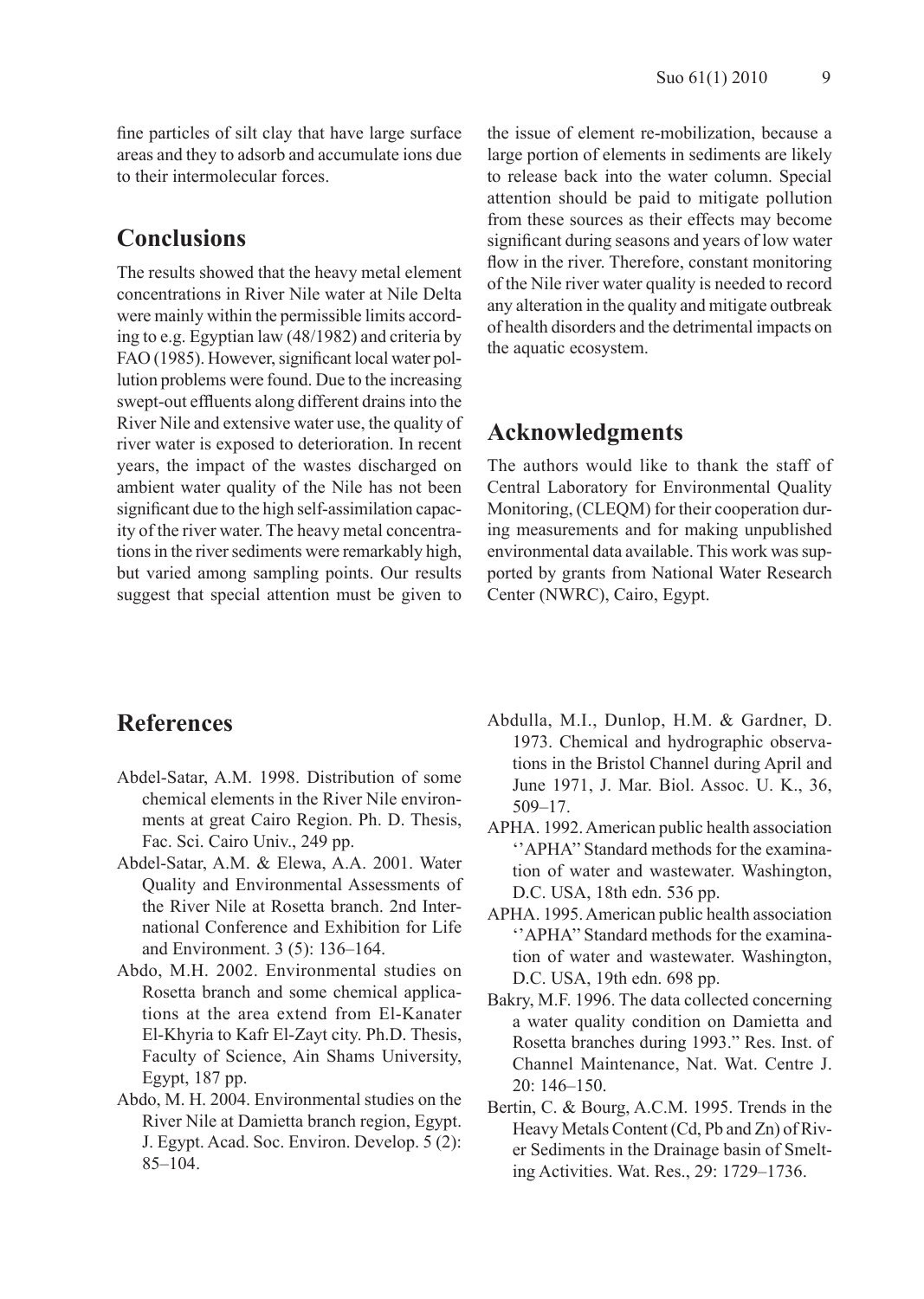- Bordes, P. & Bourg, A. 2001. Effect of solid/liquid ratio on the remobilization of Cu, Pb and Zn from polluted river sediment. Water, Air and Soil Pollution 128: 391–400.
- Canadian Council of Ministers of the Environment. 2002. Canadian sediment quality guidelines for the protection of aquatic life: Summary tables. Updated. In: Canadian environmental quality guidelines, 1999. Canadian Council of Ministers of the Environment, Winnipeg. pp:  $1-10$ .
- Daifullah, A.A.M., Elewa, A.A., Shehata, M.B. & Abdo, M.H. 2003. Evaluation of some heavy metals in water, sediment and fish samples from the Nile River (Kafr El-Zayat city), Egypt. Afric. J. Environ. Asse. Manag. 6, 16–31.
- Degroot, A.J. & Allersma, E. 1975. Field Observation on the Transport of Heavy Metals in Sediments, Heavy Metals In The Aquatic Environment, P. A. Krenkel (Ed.), Pergamon Press, New York, 126 pp.
- Donia, N. & Farage, H. 2005. Development of the Nile River Water Quality Information System, Egypt. Ain Shams University, 1st International Conference, pp: 9–11.
- Egyptian Law (48/1982). The Implementer Regulations for law 48/1982 regarding the protection of the River Nile and water ways from pollution. Map. Periodical Bull. 3–4 Dec.: 12–35.
- Elewa, A.A. & Mahdi, H. 1988. Some liminological studies on the Nile water at Cairo, Egypt. Bull. Nat. Inst. Oceanogr. & Fish., A.R.E. 14 (2): 141–142.
- Elewa, A.A. 1991. Influence of flood water on the physical and chemical features of Lake Nubia, Sudan, Bull. Nat. Inst. Oceanogr. & Fish., A.R.E. 17 (1): 97–109.
- Elewa, A.A. & Goher, M.E.M. 1999. Environmental factors affecting the precipitation and dissolution of Fe, Mn, Zn, Cu, Pb and Cd in River Nile at Damietta branch. Bull. Fac. Sci., Zagazig Univ. 21 (2): 114–136.
- El-Gohary, F.A. 1990. Waste water management in Shubra El-Kheima. 2nd Egyptian Seminar on Industrial Waste water Management, Cairo, Egypt: 1–21.
- El-Sayed, M.A. & El-Sayed, M.Kh. 1980. Lev-

els of heavy metals in the surface water of a semi-enclosed basin along the Egyptian Mediterranean coast. Vas Hournees Etud. Pollution Commission Internaional pour l'Exploration Scientifique de la Mer. Mediterrance (C.I.E.S.M.), Monaco, 225–233 pp.

- Emerson R. & Lewis C.M. 1939. Factors influencing the efficiency of photosynthesis, Amer. J. Boto. 26: 808–822.
- FAO. 1985. Water quality guidelines for agriculture, surface irrigation and drainage. Food and Agriculture Organization. Rev. 1, 29 pp.
- Fabbri, P., Gabbianelli, G., Locatelli, C., Lubrano, P., Tormbini, C. & Vassura, I. 2001. Distribution of mercury and other heavy metals in core sediments of northern Adriatic Sea. Water, Air and Soil Pollution 129: 143–153.
- Facetti, J., Dekov, V.M. & Grieken, R.V. 1998. Science of the Total Environment 209: 79–86.
- Fernández, M., Cuesta, S., Jiménez, O., García, M.A., Hernández, L.M., Marina, M.L. &, González, M.J. 2000. Organochlorine and heavy metal residues in the water of the Southeast Regional Park in Madrid, Spain. J. Chemosphere, 41:801–812.
- Goher, M.A. 1998. Factors affecting the precipitation and dissolution of some chemical elements in River Nile at Damietta branch. M.Sc. Thesis fact. of Sci. Menofia Univ. Egypt, 189 pp.
- Goher, M.A. 2002. Chemical studies on the precipitation and dissolution of some chemical elements in Lake Qarun, Ph.D. Thesis, Fac., of Sci., Azhar Univ. Cairo, Egypt, 153 pp.
- Gomaa, M.N.E. 1995. Recycling study of some heavy metals in the Egyptian. J. Aquatic Ecosystem. Food Chemistry. 54: 297–303.
- Heiny, J.S. & Tate, C.M. 1997. Concentrations, distributions and comparison of selected trace elements in bed sediment and fish tissue in the South, Platte, River, Basin, USA, 1992–1993. Archives of Environmental Contamination and Toxicology 32: 246–259.
- Ibrahim, A.M., Bahnasawy, M.H., Mansy, S.E. & El-Fayomy, R.I. 1999. Heavy metals accumulation in water, sediment and some fishes in Lake Manzala, Egypt. J. Egypt. Ger. Soc. Zool. 29(B) Vertebrat Anatomy & Embryology: 43–58.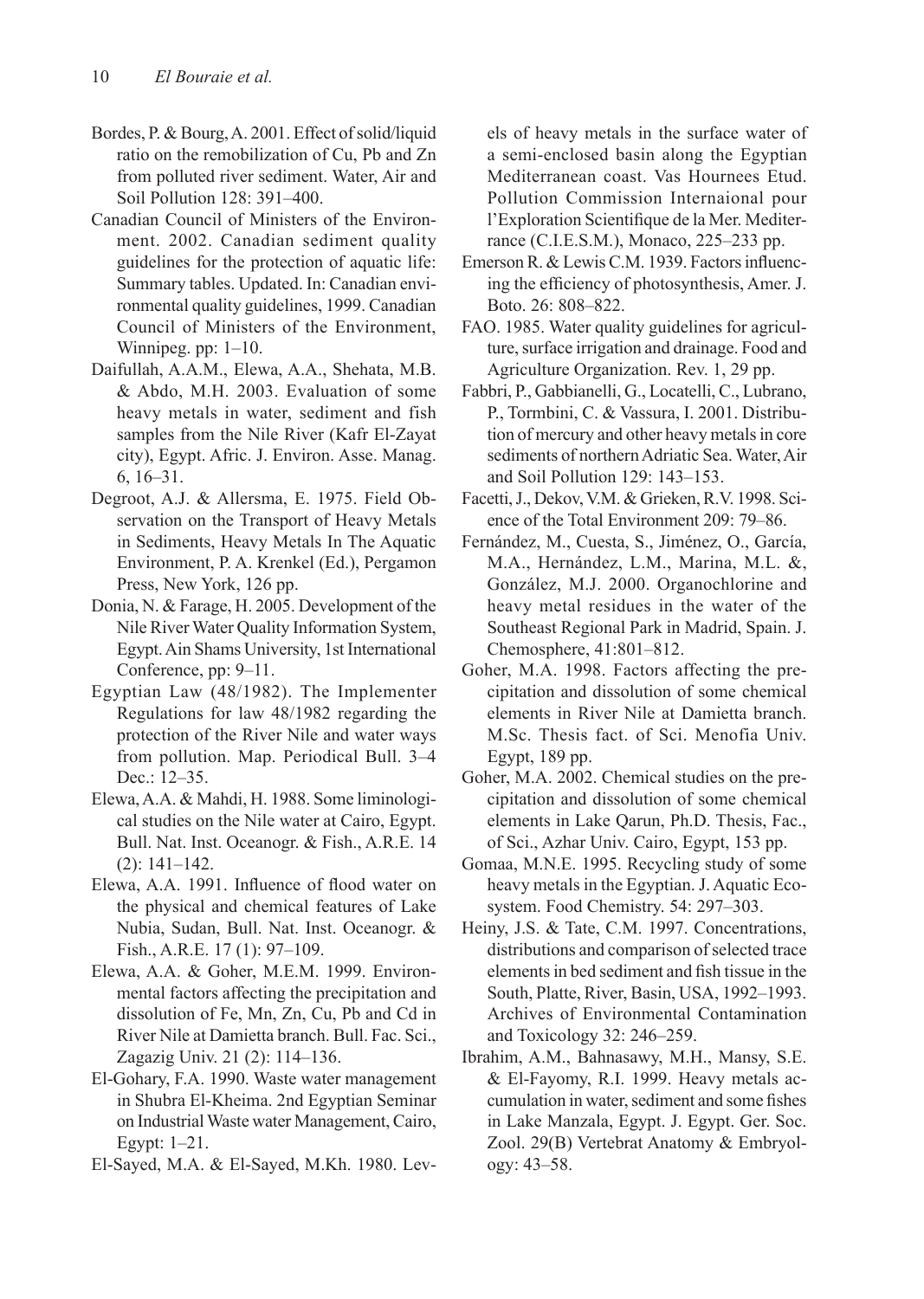- Issa, Y.M., Elewa, A.A., Rizk, M.S. & Hassouna, A.F.A. 1996. Distribution of some heavy metals in Qaroun Lake and River Nile, Egypt. Menofiya Journal of Agricultural Research 21: 733–746.
- James, W.M. 1991. Inorganic contaminations of surface water: Research and monitoring properties. Springer-Veralag. , New York, 334 pp.
- Laxen, D.P.H. 1985. Trace metal adsorption/coprecipitation of hydrous ferric oxide under realistic conditions. Water Resources 19: 1229–1236.
- Lin, C.F. & Benjamin, M.M. 1992. The effect of strongly complexing ligands on the adsorptive partitioning on metal ion. Water Resources 26: 397–407.
- Littlejohn, D., Egila, J.N., Gosland, R.M., Kunwar, U.K. & Smith, C. 1991. Graphite furnace analysis. Analytica Chimica Acta 50: 71–84.
- Massoud, S.A.H. & Mahadi, H.A. 1985. Liminological investigation of Rosetta branch of the River Nile, Egypt. I. Environmental conditions. Journal of Fresh Water Biology 15: 645–653.
- Mucha, A.P., Vasconcelos, M.T.S.D. & Bordalo, A.A. 2003. Macro benthic community in the Douro Estuary: relations with heavy metals and natural sediment characteristics. Environmental Pollution 121: 169–180.
- Nowack, B., Kari, F.G. & Kruger, H.G. 2001. The remobilization of metals from iron oxides and sediments by metal- EDTA complex. Water Resources 30: 1922–1935.
- Pardo, R., Barrado, E., Perez, L. &Vega, M., 1990. Wat Res., 1990, 24(3), 373–379.
- Persaud, D., Jaagumagi, R., & Hayton, A. 1993. Guidelines for the protection and management of aquatic sediment quality in Ontario. ISBN 0-7729-9248-7. Ontario Ministry of the Environment, Ottawa, Ontario. 23 pp.
- Riley, J. P. & Skirrow, G. 1975. Chemical Oceanography, London. 647 pp.
- Soares, HMVM., Boaventura, RAR., Machado, AASC. & Esteves de Silva, JCG. 1999. Sediments as monitors of heavy metal contamination in the Ave river basin (Portugal): multivariate analysis of data. Environmental Pollution 105: 311–323.
- Sohair, I.A.-E. & Aly, N.E. 1993. Pollution in the River Nile; Assessment and control;" A case of study - Nile 2002 Conference, Aswan, Egypt. 2: 1–15.
- Tawfiq, M.E.F. 1998. Seasonal distribution of cadmium in Lake Nasser, Aswan reservoir and River Nile at Aswan." Monoufia Journal of Agricultural Research 32: 391–414.
- U.S. EPA 1972. U.S. Environmental Protection Agency. Water Quality Criteria, National Academy of Sciences, pp 108–118.
- Warren, L.A. & Zimmerman, A.P. 1994. The influence of temperature and NaCl on Cadmium, Copper and Zinc partitioning among suspended particulate and dissolved phases in an Urban River. Water Resources 28: 1921–1931.
- Williams, T.M. 1992. J. Envir. Geol. Wat. Sci., 20: 117–124.